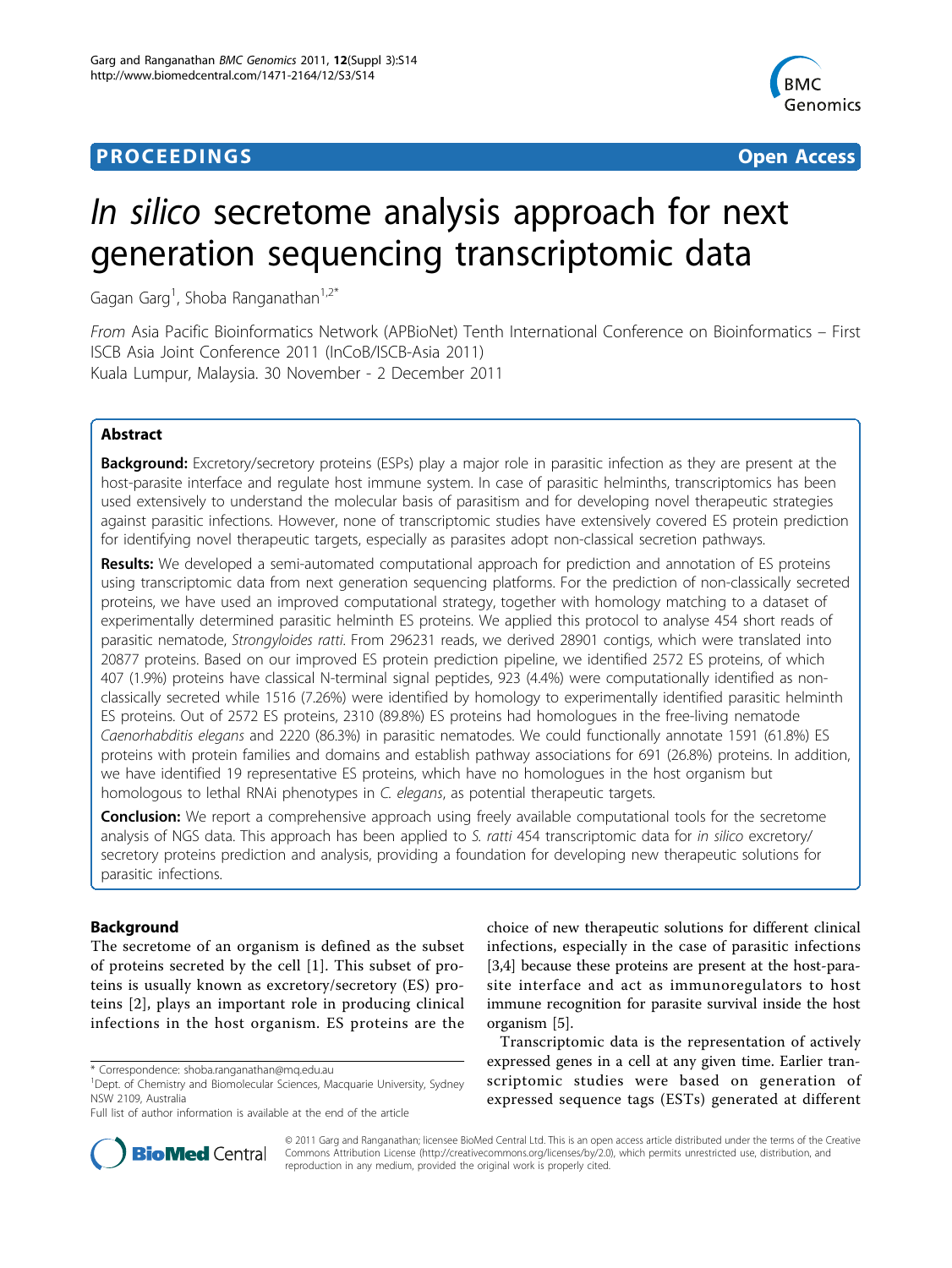stages of an organism using traditional Sanger sequencing. These studies were restricted to the analysis of a few thousand ESTs at a time. Recent technological improvements in cDNA sequencing, using next generation sequencing (NGS) platforms, are able to generate millions of reads, to record the transcript profile of an organism at a given developmental stage. The read length generated through NGS is quiet short (50-400 bases) as compared to traditional Sanger sequencing (800-1000 bases). Thus, the assembly of shorter reads is challenging in terms of computational power and resources needed. These reads are assembled into long consensus sequences (clusters) known as contigs using assemblers such as ABySS [\[6](#page-8-0)], Velvet [\[7](#page-8-0)] and MIRA [\[8](#page-8-0)], which have been reviewed in a recent study [[9\]](#page-8-0). ABySS and Velvet provide good results for genome assembly, while MIRA is very well tested for handling *de novo* transcriptome assembly [\[10](#page-8-0)]. Since the genomes of only a very few parasitic nematodes are currently available, de novo assemblers such as MIRA are the only option for NGS data from these neglected organisms.

Recently, NGS platforms have been used to generate large amounts of transcriptomic data for different organisms, including several helminth parasites like Fasciola gigantica [[11\]](#page-8-0), Fasciola hepatica[12], Trichostrongylus colubriformis[13], Oesophagostomum dentatum[14], Haemonchus contortus [\[15](#page-8-0)], Dictyocaulus viviparus[16], Necator americanus [[17\]](#page-8-0), Clonorchis sinensis[18], Opisthorchis viverrini [\[18](#page-8-0)] and Teladorsagia circumcinta [19]. Here, NGS data has been assembled with CAP3 alone [[14,16](#page-8-0)] or with MIRA followed by CAP3 [[12,18](#page-8-0)], based on combinations of assemblers performing better in a recent study [\[10\]](#page-8-0). However, none of these studies have extensively covered ES protein prediction and further analysis, for identifying therapeutic targets.

ES proteins were once considered to be secreted only through conventional secretion pathways, using N-terminal signal peptide signatures, but there are now many proteins which are found to be secreted by non-classical secretory pathways [[20\]](#page-8-0). Usually non-classical secretory proteins are predicted through SecretomeP [[21\]](#page-8-0), which is the most widely used tool for non-classical secretory proteins. However in case of parasites, SecretomeP is not able to completely predict non-classical secretory proteins, as shown in the study of Brugia malayi[22]. Hence, a novel approach to identifying non-classically secreted proteins is required for comprehensive secretome analysis.

Transcriptomic data has been used extensively for the prediction of ES proteins in parasitic helminth studies [[23\]](#page-8-0). EST2Secretome, a computational prediction and annotation pipeline for ES proteins from our group, was designed to handle ESTs from Sanger sequencing and currently has the following limitations: (i) assembly of short reads, (ii) prediction of non-classical secretory proteins and (iii) pathway mapping using KOBAS [[24](#page-8-0),[25\]](#page-8-0), which contains pathways that are not regularly updated.

In the present study, we have developed an updated computational approach for the prediction and annotation of ES proteins using NGS transcriptomic data overcoming the limitations of the earlier EST2Secretome pipeline. We have developed a robust assembly protocol for NGS data. In order to identify non-classically secreted proteins that are missed by SecretomeP, we have also compiled a dataset of experimentally determined ES proteins of parasitic helminths for homologybased prediction (details in the Methods section). Additionally, we have replaced KOBAS with KAAS [[26\]](#page-8-0), for efficient and up-to-date pathway identification.

We applied our approach to  $\sim 0.3M$  454 transcriptomic reads for a parasitic nematode, Strongyloides ratti, which is a gastro intestinal nematode that infects rats, comprehensively reviewed by Viney [[27\]](#page-8-0) and is a Clade IV parasite [\[28](#page-8-0)]. Genome data is available only for the free living nematodes, C. elegans[29] and C. briggsae[30] from Clade V, which is adjacent to Clade IV and for a parasite, Brugia malayi[31] from Clade III, which is not similar to Clade IV parasites, whereas limited transcriptomic and proteomic data from experimental studies are available for several helminth parasites. As such, a BLASTX against a reference organism, as proposed recently [[32\]](#page-8-0) will not provide comprehensive annotation results, unless the fully annotated proteome of a very similar organism is available.

In adult phase, S. ratti is present in both parasitic (females only) and free living forms (male and female) [[27\]](#page-8-0). Eggs produced by parasitic females develop into free living males, free living females and parasitic females by different larval stages. Our dataset is derived from the adult nematode, which includes parasitic and free living forms (sequencing details in the Methods section). The NGS data has been clustered and translated into proteins and ES proteins predicted using a series of computational tools, augmented by homology matching to our in-house dataset of experimentally determined parasitic helminth ES proteins. Predicted ES proteins have been annotated functionally in terms of protein families, domains and biochemical pathways. ES proteins have also been compared with proteomic data of the host (rat) and other nematodes, with an emphasis on the best characterized nematode, C. elegans. Such annotation techniques have enabled us to identify 19 novel targets, matching to lethal RNAi phenotypes in C. elegans, which could be considered in the development of future therapeutic strategies.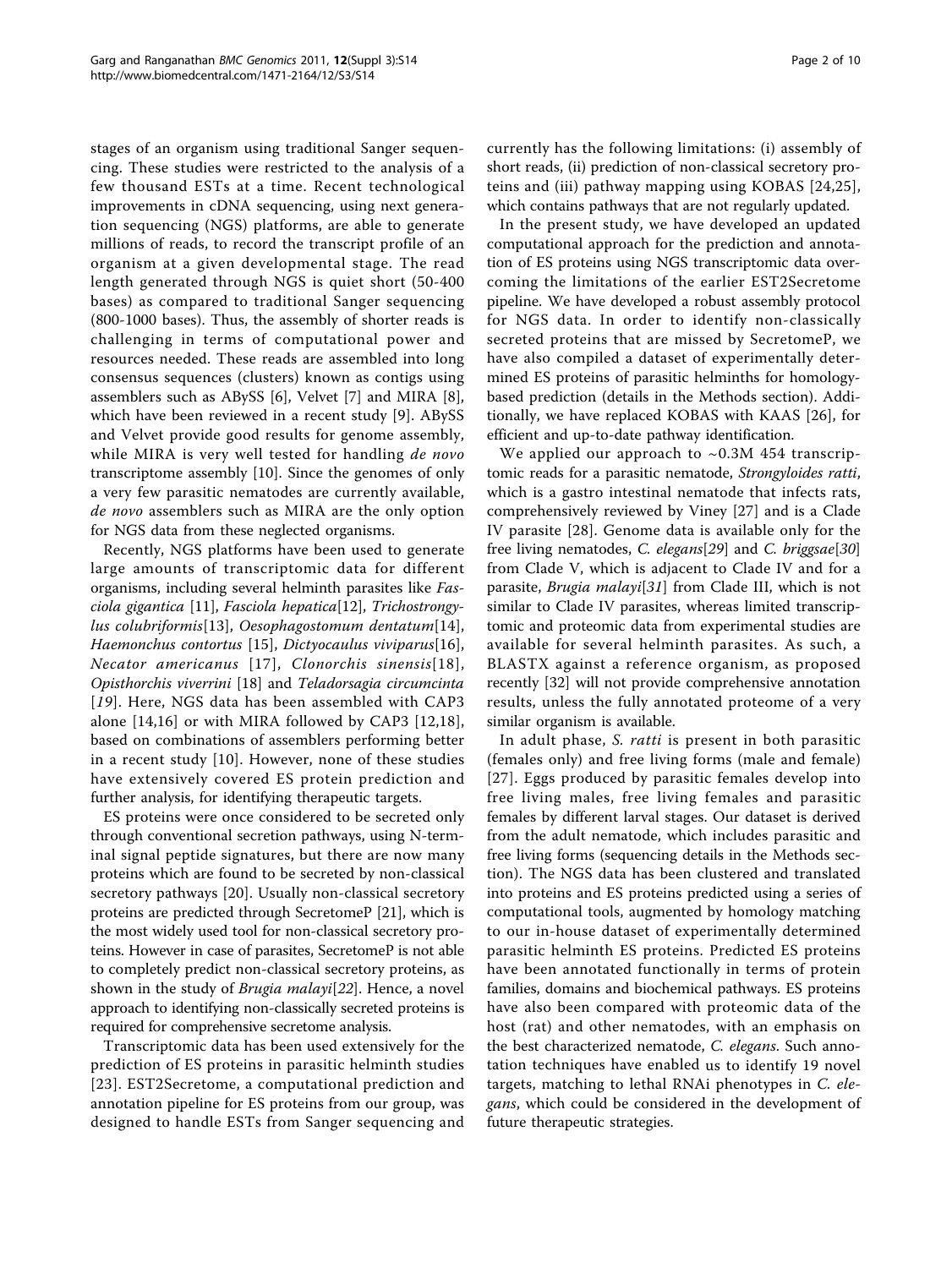### <span id="page-2-0"></span>Methods

### cDNA sequencing data sets

For this study, S. ratti cDNA sequencing data from the University of Liverpool [\[33](#page-8-0)] is used. cDNA libraries were prepared from adult helminths, comprising a mixture of parasitic females, free-living males and free-living females. Sequencing was performed using 454-FLX platform (Roche diagnostics). The pyrosequencing procedure used to prepare this dataset is described elsewhere [[34\]](#page-8-0).

### Components of computational approach

Our approach to predict and annotate ES proteins is divided into three phases, shown in Figure 1, corresponding approximately to those in EST2Secretome [[23\]](#page-8-0). EST2Secretome was developed with the aim to predict and annotate ES proteins from ESTs (generated mainly using Sanger sequencing) mainly from parasitic nematodes. Now with the use of NGS, the input sequence data has changed considerably in terms of read length and number; necessitating modifications to tackle NGS data as well reliably predict non-classical protein secretion and use updated annotation tools.

## Phase I: extraction and assembly of data

FASTA and associated quality files were extracted from SFF file along with clipping of sequence adapters using the sff\_extract software [[35\]](#page-8-0). Extracted data from sff files is first assembled using the MIRA [[8\]](#page-8-0) (V3.2.0rc1) assembler using quality information. MIRA is our preferred assembler as it is an open source tool which is considered reliable for data from different NGS platforms [\[8](#page-8-0)] and it

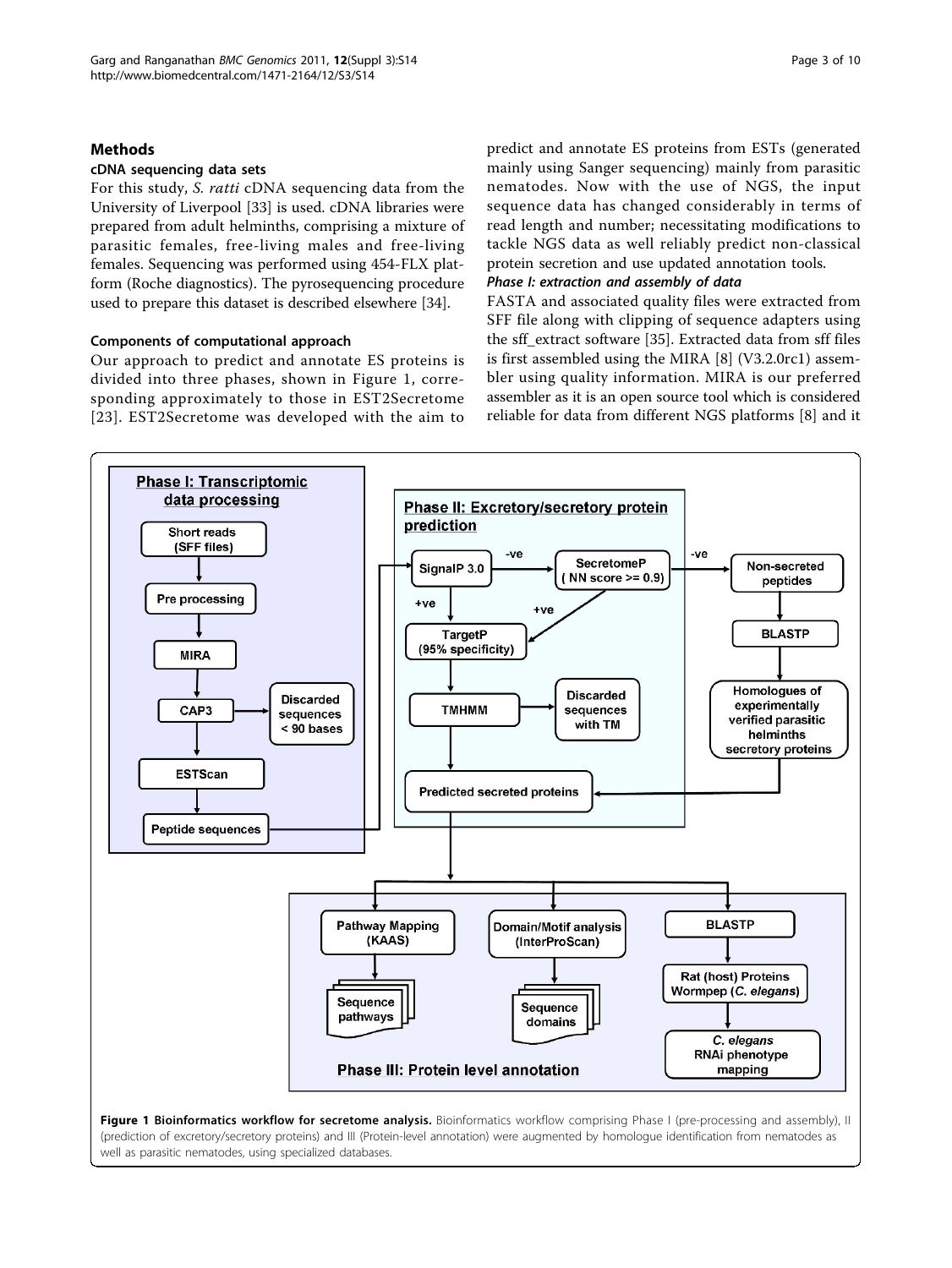has been very well tested in other parasitic helminth transcriptomic studies [\[12](#page-8-0),[18\]](#page-8-0). For this dataset, we have used MIRA, ABYSS and Velvet, compared with Newbler (data not shown), MIRA giving the longest contigs. Contigs generated by MIRA are further passed to the Contig Assembly Program (CAP3) [[36\]](#page-8-0), to extend the MIRA assembly. This is in accord with an earlier study which suggests that serial assembly from two assemblers can improve the quality of the assembly [[10](#page-8-0)]. Second order contigs generated using CAP3 are combined with MIRA contigs, to be conceptually translated into putative proteins using ESTScan [[37\]](#page-8-0).

#### Phase II: prediction of excretory secretory proteins

ES proteins were predicted using a combination of four tools, SecretomeP [\[21](#page-8-0)], SignalP [[38](#page-8-0)], TargetP [[39](#page-8-0)] and TMHMM [[40\]](#page-8-0). SignalP is used for the prediction of classical secretory proteins, while SecretomeP predicts non-classical secretory proteins. TargetP is for the prediction of mitochondrial proteins and TMHMM identifies transmembrane proteins. Firstly, the proteins generated from ESTScan are passed to SignalP for prediction of classical secreted proteins. All the proteins, which are predicted as non-secretory (proteins having D score and signal peptide probability less than 0.5) are then passed to SecretomeP for prediction of non-classical secretory proteins. Proteins which obtain neural network (NN) score of greater than or equal to 0.9 are considered as non-classical secretory proteins. All the classical and non-classical secretory proteins are merged together and then scanned by TargetP. Proteins predicted as mitochondrial proteins by TargetP are omitted out from the set of predicted ES proteins and passed to TMHMM. Finally the proteins which are predicted to have no transmembrane helices are considered as ES proteins.

In addition to standard computational approaches for the prediction of ES proteins, we compiled a list of 1080 ES protein sequences of parasitic helminths (Brugia malayi, Teladorsagia circumcinta, Schistosoma mansoni, Ancylostoma caninum, Schistosoma japonicum, Clonorchis sinesis and Fasciola hepatica) from the literature [[22,41](#page-8-0)[-49](#page-9-0)]. A homology-based search with BLASTP [[50](#page-9-0)] is used to further extract ES proteins from proteins which are predicted to be non-secretory by SecretomeP.

The results from computational tools are combined with those from BLAST searches, for functional annotation and analysis in Phase III.

## Phase III: annotation and comparative analysis of ES proteins

All the predicted ES proteins are annotated using a number of tools. We used Interproscan [[51\]](#page-9-0) for protein domain and family classification. KAAS [[26\]](#page-8-0) is used for mapping ES proteins to KEGG pathways and to KEGG BRITE objects [[52-54](#page-9-0)]. ES proteins are searched for sequence similarity against the Wormpep database (WS224) [[55\]](#page-9-0) for proteins similar to C. elegans. ES proteins are also searched for sequence similarity against rat (host) proteins and parasitic nematodes using BLASTP algorithm, to identify parasite-specific proteins. Comparative analysis of similarity of ES proteins with rat, parasitic nematodes and C. elegans proteins are analyzed using Simitri [\[56\]](#page-9-0). Proteins not homologous to the host (rat) proteome are further screened for RNAi phenotypes in C. elegans.

## Hardware specifications

All the programs used in this study were installed on a 16 CPU Linux cluster (2.4 GHz, Intel(R)Xeon(R) E5530, 32 RAM) running on ubuntu server operating system. The computer intensive steps are sequence assembly (MIRA, CAP3) and protein functional annotation mapping (Interproscan). All other programs will run efficiently on current desktop systems.

## Results

A semi-automated computational approach, incorporating three key components, was constructed. The different components of the workflow system (Figure [1\)](#page-2-0) are linked using Perl, Python and bash shell scripts. This approach was applied to S. ratti 454 transcriptomic dataset to show its efficacy and utility.

### Extraction and assembly of S. ratti data sets

Initially 296231 short reads (69488625 bases) were extracted from the sff file with 234±62 bases (average length ± standard deviation), and a GC content of 39.7%. The de novo assembly from MIRA results in 33222 contigs, which were passed to CAP3 to get a more robust assembly, with a minimum sequence overlap length of 40 bases and an identity threshold of 90%. Using CAP3, we are able to achieve a maximum contig length of 3620 bases as compared to maximum contig length of 2607 bases by Newbler [[34](#page-8-0)]. The CAP3 assembly results in 3056 second order contigs and 25845 MIRA contigs (not assembled further by CAP3). The difference in results using MIRA+CAP3 and Newbler are shown in Table [1.](#page-4-0) We consider 25765 (99.6%) contigs with a minimum length of 90 bases, discarding sequences yielding peptides <30 amino acids, for further secretory protein prediction and analyses. A total of 3056 second order contigs and 25765 contigs were conceptually translated into 20877 proteins by ESTScan.

### Prediction of ES proteins

ES protein prediction is carried out in Phase II of the pipeline (Figure [1](#page-2-0)). Firstly, 407 (1.9%) proteins were predicted as classical secreted proteins using SignalP. The remaining 20470 (98.05%) proteins, which were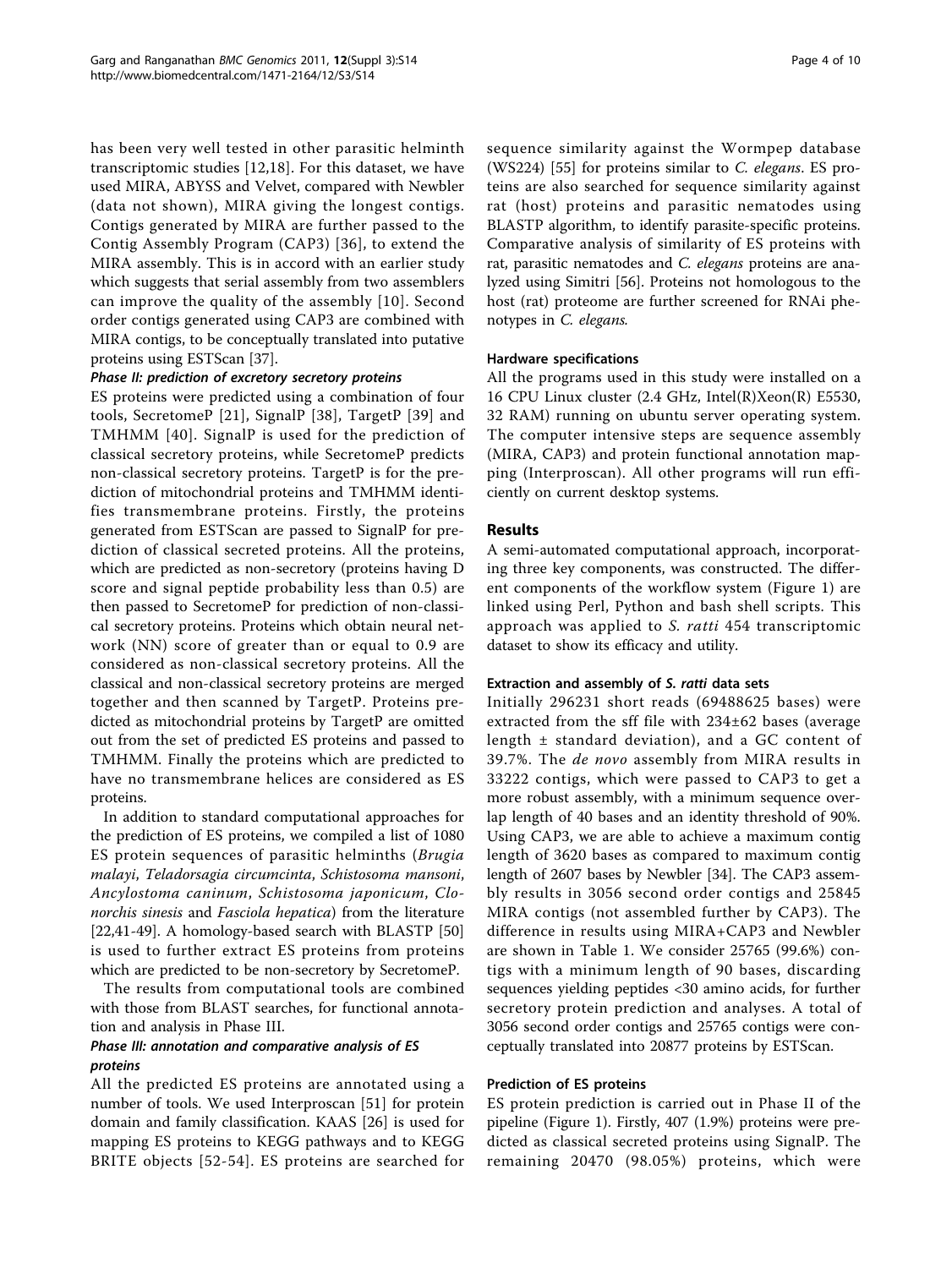| Assembler                 | No. of second order contigs No. of contigs Largest contig Average length N50* N90* Number of bases |       |      |        |      |       |          |
|---------------------------|----------------------------------------------------------------------------------------------------|-------|------|--------|------|-------|----------|
| MIRA [8] + CAP3 [29] 3056 |                                                                                                    | 25845 | 3620 | 402.36 | 406. | 253   | 11628536 |
| Newbler [26]              |                                                                                                    | 25127 | 2607 | 407.11 | 409  | - 252 | 10229510 |

<span id="page-4-0"></span>Table 1 Comparison of results from different NGS assemblers

\*N50 refers to the length of the shortest contig such that the sum of contigs of equal length or longer is at least 50% of the total assembly size. While N90 refers to the length of the shortest contig such that the sum of contigs of equal length or longer is at least 90% of the total assembly size.

predicted as non secretory by SignalP were processed by SecretomeP for prediction of non-classical secretory proteins. A total of 923 (4.4%) proteins were predicted as non-classical secretory proteins using SecretomeP. The classical and non-classical secretory proteins (1330, 6.3%) from these two programs were analyzed by TargetP for mitochondrial proteins. Only 18 proteins were predicted as mitochondrial proteins using TargetP at 95% specificity. These 18 proteins were removed from the set of 1330 secreted proteins while 1312 secretory proteins were passed to TMHMM for the prediction of transmembrane proteins. 256 proteins, predicted as transmembrane proteins having one or more transmembrane helices, were removed from the secretory protein dataset. A total of 1056 (5.05%) proteins were finally predicted as ES proteins from the computational prediction pipeline.

Proteins that were considered non-secretory by SecretomeP were matched to our in-house dataset of 1080 non redundant experimentally determined parasitic helminth proteins, using the BLASTP similarity search. We found an additional 1516 (7.26%) proteins similar to known ES proteins by this homology search approach. Thus, for annotation and analyses in Phase III, we compiled a total of 2572 ES proteins, which is 12.3% of our putative proteins. This dataset is a more comprehensive collection of ES proteins of S. ratti, compared to those reported by other S. ratti secretome studies [\[57,58](#page-9-0)].

#### Annotation of S. ratti ES proteins

ES proteins are annotated based on protein families and domains using Interproscan and mapped to biochemical pathways using KAAS. Out of 2572 ES proteins predicted, we were able to annotate 1591 (61.8%) proteins with protein domains and families. The most represented Interpro terms are shown in Table 2 (complete results available from Additional file [1](#page-7-0)). We established pathway associations to 691 (26.8%) ES proteins. Among the most represented pathways are metabolic pathways, which are important for parasite survival inside the host. Predicted ES proteins are associated with important biological molecules, like enzymes, peptidases and protein kinases. The most represented KEGG BRITE objects and KEGG pathways are shown in Table [3](#page-5-0) (full annotation available from Additional file [2](#page-7-0)) and Table [4](#page-5-0) (full annotation available from Additional file [3](#page-7-0)).

#### Comparative analysis of S. ratti ES proteins with other organisms

2310 (89.8%) S. ratti ES proteins had homologues in the free-living nematode, C. elegans. 2220 (86.3%) ES proteins had homologues in parasitic nematodes. As S. ratti infects rats, we checked the similarity of ES proteins with the rat proteome. Similarity of S. *ratti* ES proteins to C. elegans, parasitic nematodes and rat proteins is shown using Simitri in Figure [2](#page-6-0). We found 537 (20.8%) ES proteins had no homologues present in rat and are therefore preferred targets for parasite intervention strategies. 142 ES proteins are novel in the S. ratti dataset, with no known homologues to the host or any other nematode. 233 (9%) ES proteins, which are not present in the host (rat), have homologues present in C. elegans. Of these, 19 ES proteins (predicted from second order contigs from CAP3 assembly), which have lethal RNAi phenotypes present in C. elegans, (complete RNAi phenotype mapping available from Additional file [4\)](#page-7-0) and represent potential therapeutic targets (Additional file [5](#page-7-0)).

#### **Discussion**

We demonstrated the utility of our new computational approach for the comprehensive prediction and analysis

| Table 2 Top 15 most represented protein domains found |  |
|-------------------------------------------------------|--|
| in ES proteins using Interproscan                     |  |

| InterPro description                           | InterPro<br>code    | Number of ES<br>proteins (%) |
|------------------------------------------------|---------------------|------------------------------|
| Protein Kinase like domain                     | IPR011009           | 126 (4.90)                   |
| Protein kinase, catalytic domain               | IPR000719           | 114 (4.43)                   |
| Serine/threonine-protein kinase like<br>domain | IPR017442 99 (3.85) |                              |
| Serine/threonine-protein kinase domain         | IPR002290           | 64 (2.49)                    |
| Serine/threonine-protein kinase active site    | IPR008271           | 52 (2.02)                    |
| WD40 repeat like domain                        | IPR011046           | 40 (1.55)                    |
| WD40 repeat subgroup                           | <b>IPR019781</b>    | 39 (1.52)                    |
| WD40/YVTN repeat like domain                   | IPR015943           | 39 (1.52)                    |
| WD40 repeat                                    | IPR001680           | 39 (1.52)                    |
| WD40 repeat domain                             | IPR017986           | 38 (1.47)                    |
| Tyrosine-protein kinase catalytic domain       | IPR020635           | 37 (1.44)                    |
| WD40 repeat 2                                  | <b>IPR019782</b>    | 37 (1.44)                    |
| Helicase C                                     | <b>IPR001650</b>    | 35 (1.36)                    |
| NAD(P)-binding domain                          | IPR016040 29 (1.13) |                              |
| Immunoglobulin-like fold                       | IPR013783 28 (1.09) |                              |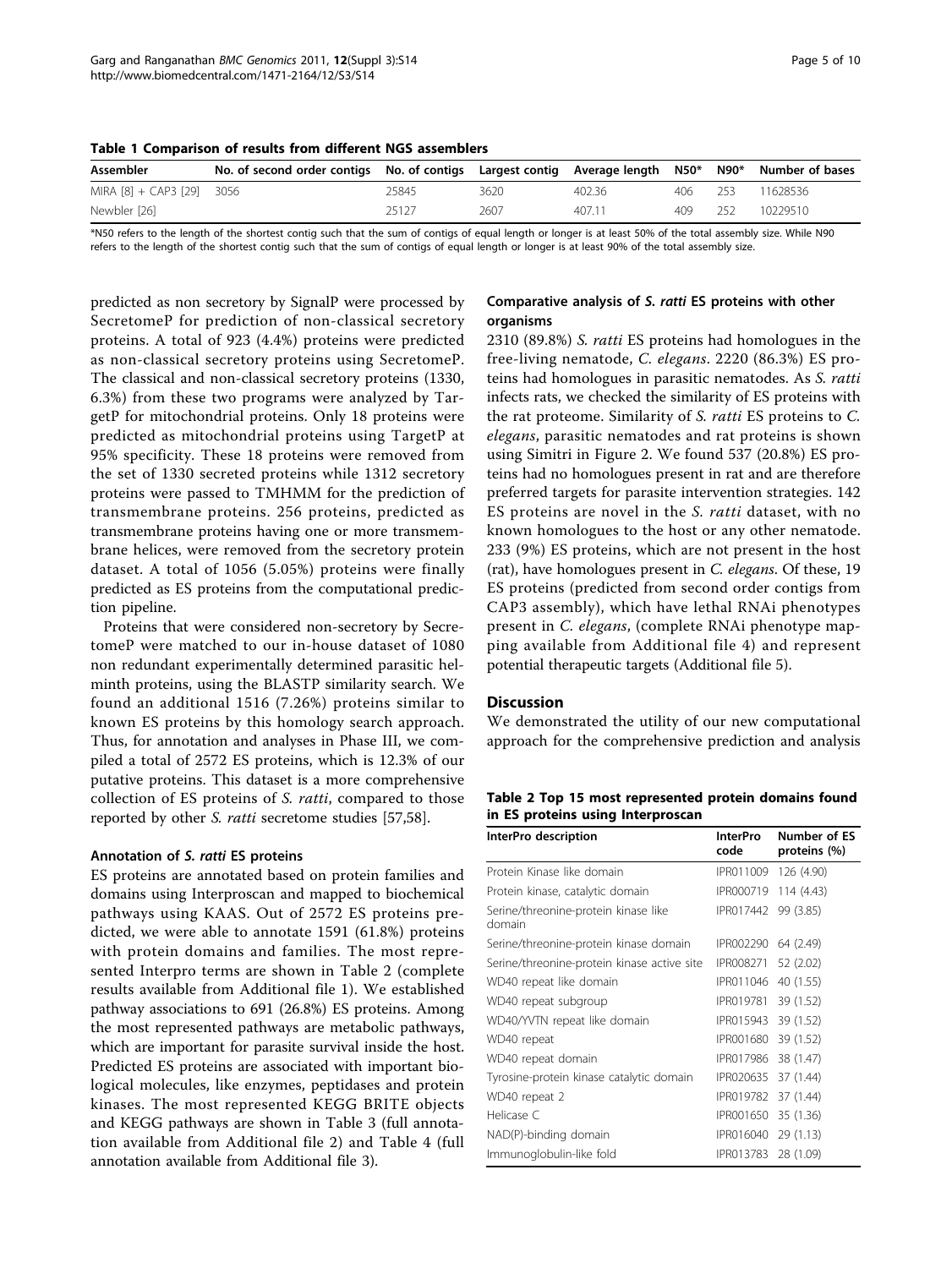<span id="page-5-0"></span>Table 3 Top 15 most represented KEGG pathways found in ES proteins predicted by KAAS

| Pathway name                                   | Number of ES proteins<br>represented (%) |  |  |
|------------------------------------------------|------------------------------------------|--|--|
| Metabolic pathways                             | 109 (4.24)                               |  |  |
| Protein processing in endoplasmic<br>reticulum | 57 (2.22)                                |  |  |
| Ubiquitin mediated proteolysis                 | 44 (1.71)                                |  |  |
| Wnt signalling pathway                         | 29 (1.13)                                |  |  |
| Glycolysis / Gluconeogenesis                   | 28 (1.08)                                |  |  |
| Spliceosome                                    | 28 (1.08)                                |  |  |
| Glutathione metabolism                         | 26 (1.01)                                |  |  |
| Circadian rhythm - mammal                      | 22 (0.85)                                |  |  |
| TGF- beta signalling pathway                   | 22 (0.85)                                |  |  |
| RNA transport                                  | 20 (0.77)                                |  |  |
| Endocytosis                                    | 20 (0.77)                                |  |  |
| Purine metabolism                              | 19 (0.74)                                |  |  |
| Phagosome                                      | 19 (0.74)                                |  |  |
| Proteasome                                     | 18 (0.70)                                |  |  |
| Drug metabolism                                | 17 (0.66)                                |  |  |

of ES proteins from transcriptomic data generated by NGS. The protocol will be implemented in a web server, in the future, after extensive testing of different assembly programs, and considering the choice of specific assemblers, based on the transcriptomic dataset, as proposed by Kumar and Blaxter [[10](#page-8-0)]. For this study, we have selected programs that are freely available under academic licence. All the programs used in our approach are available with free academic licence, which can be easily installed on Linux platforms. Our use of MIRA followed by CAP3 for assembly of NGS data is

Table 4 Top 15 most represented KEGG BRITE objects found in ES proteins predicted by KAAS

| <b>BRITE</b> object                      | Number of ES proteins |
|------------------------------------------|-----------------------|
|                                          | represented (%)       |
| Enzymes                                  | 282 (10.96)           |
| Spliceosome                              | 49 (1.90)             |
| Chaperons and folding catalysts          | 44 (1.71)             |
| Peptidases                               | 44 (1.71)             |
| Protein kinases                          | 43 (1.67)             |
| Ubiquitin system                         | 37 (1.44)             |
| Chromosome                               | 34 (1.32)             |
| Cytoskeleton proteins                    | 27 (1.05)             |
| DNA repair and recombination<br>proteins | 21 (0.82)             |
| GTP-binding proteins                     | 19 (0.74)             |
| Proteasome                               | 18 (0.70)             |
| Transcription factors                    | 17 (0.66)             |
| Ribosome biogenesis                      | 16 (0.62)             |
| Translation factors                      | 11 (0.43)             |
| DNA replication proteins                 | 9(0.35)               |

simpler than the assembler combinations proposed by Kumar and Blaxter [[10\]](#page-8-0) and also used by studies on Fasciola hepatica [[12](#page-8-0)], Clonorchis sinensis [[18](#page-8-0)] and Opisthorchis viverrini[18] to generate second order contigs by CAP3 from contigs generated by MIRA which have open reading frames. The whole assembly for the current dataset was performed in approximately 3 hours CPU time using both MIRA and CAP3, whereas the use of CAP3 alone was not possible due to memory overflow with the current dataset, using hardware specified in the methods section. Although all the studies discussed here are more comprehensive in terms of transcriptome coverage (more than 0.5M 454 reads were generated), which is higher as compared to our current dataset of  $\sim 0.3M$ , none of them have comprehensively studied ES proteins. For example, the 454 transcriptomic study on Fasciola hepatica [[12](#page-8-0)] reported only 1812 ES proteins (only 4%) from 44597 putative protein sequences generated from ESTScan, followed by ES protein predictions based on signal peptide identification by SignalP.

#### Biological implications of the results

Millions of people globally suffer from Strongyloidiasis, caused by the parasitic nematode, Strongyloides stercoralis. S. ratti is a common gastro-intestinal parasite of the rat, which is used as a model to study Strongyloidiasis. Here, we have analysed S. ratti transcriptomic data from parasitic females, free-living males and free-living females for the prediction and analysis of ES proteins. Of the dataset of 2572 ES proteins 2310 (89.8%) had homologues in the free-living nematode, C. elegans, which is similar to earlier reported findings in Strongyloides EST analysis studies [[59\]](#page-9-0). Many predicted ES proteins map to protein kinase domains as shown in Table [2,](#page-4-0) which are reported to be essential for parasitic activity in parasitic nematodes [\[60](#page-9-0)]. Protein kinases play a central role in signal transduction and hence are considered as drugabble targets. Another representative Interpro protein domains among S. ratti ES proteins were WD40 repeat domains (7.5%), which are associated with signalling transduction pathways [\[61\]](#page-9-0). These domains were also found among the top 20 most represented Interpro protein domains of *O. dentatum* putative proteins [[14](#page-8-0)]. ES proteins also map to ribosomal protein interpro domains such as IPR000589 (Ribosomal protein S15), which is associated with ageing in S. ratti [\[62](#page-9-0)]. All the most representative KEGG pathways mapped to ES proteins shown in table 3 are required for parasite survival inside the host, as the secretome of a parasite is representative of its genome in the host environment. Major ES proteins map to enzymes, which are essential for metabolic pathways functioning and also very well reflected in our protein domain mapping. Other KEGG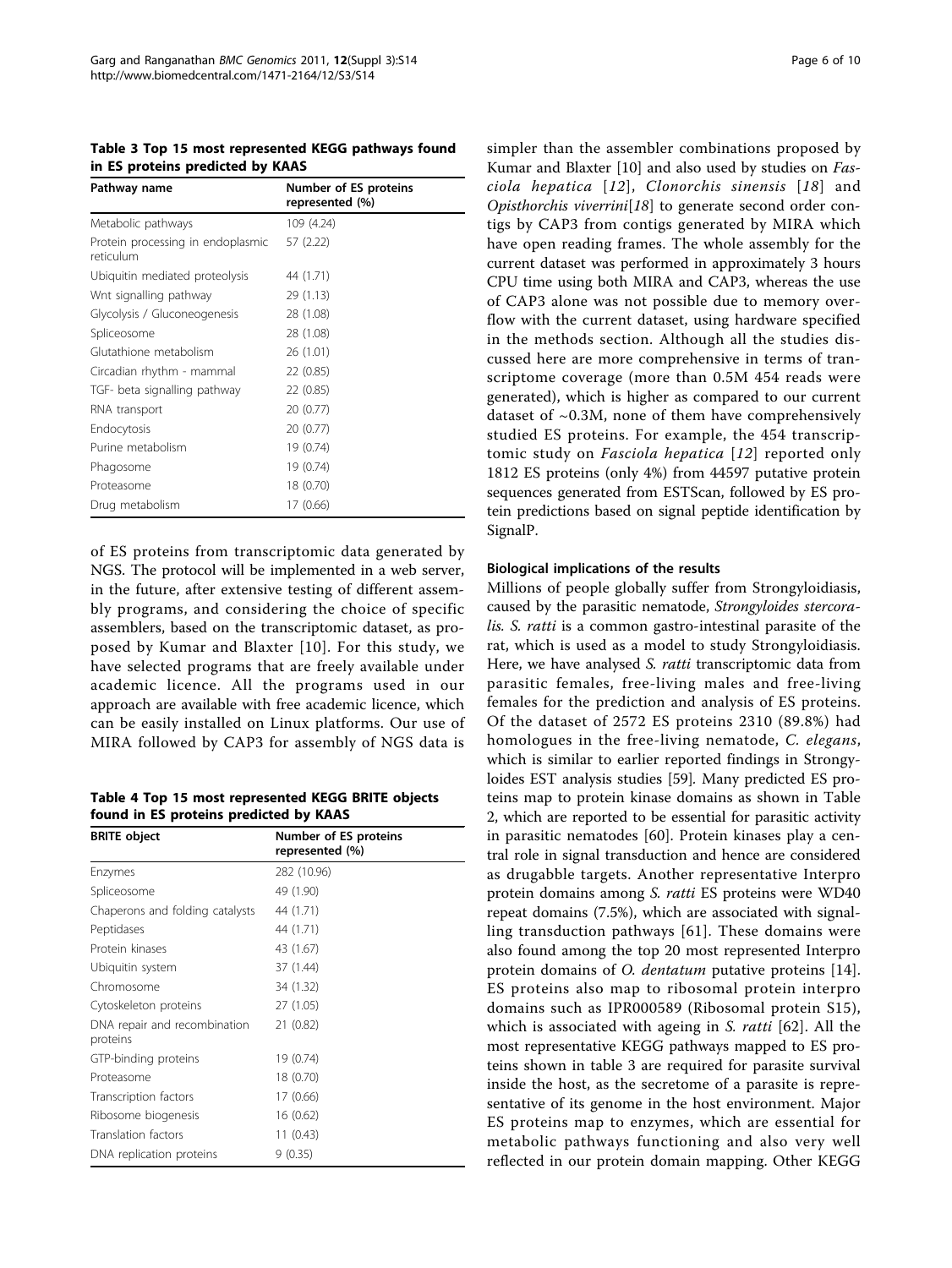<span id="page-6-0"></span>

pathways like purine metabolism and glutathione metabolism found in this study were also found in other parasitic nematodes excretory/secretory proteins analysis [[23](#page-8-0)]. 22 (0.85%) ES proteins were mapped to the circadian rhythm - mammal pathway in C. elegans. This pathway is unexpected in the case of ES proteins of nematodes, however three proteins S-phase kinase-associated protein 1 (KO3094), cullin 1 (KO3347) and F-box and WD-40 domain protein 1/11 (KO3362) which were found in our ES proteins are common to Ubiquitin mediated proteolysis in C. elegans. The common components of several pathways have led to this unexpected result. KEGG BRITE objects (representative objects shown in Table [4](#page-5-0)) reflect the presence of essential proteins such as protein kinases, peptidases and proteasome among ES proteins for S. ratti survival inside the host organism. 44 (1.71%) ES proteins map to chaperones, which are responsible for host immune system

modulation, such as the recently characterised S. ratti heat shock protein 10 [[63\]](#page-9-0). Along with well known protein families found in ES proteins, we found some protein categories such as chromosome, DNA replication proteins and DNA repair and recombination proteins which are expected to be localized in the nucleus but found in S. ratti ES proteins. This pattern of exporting nuclear proteins to the secretome of a parasitic nema-tode was also observed in Meloidogyne incognita [[64](#page-9-0)]. 66 secreted proteins were identified with putative nuclear localization such as DNA and RNA binding proteins including helicases in M. incognita, of which we observed the presence of helicase C domain in 35 (1.36%) S. ratti ES proteins. Contig 1289 and Contig 428 map to the metalloproteinase precursor in S. stercoralis [[65](#page-9-0)], this is also well characterized protein in Trichinella spirallis[66]. Expresssion of an S. stercoralis metalloproteinase homologue was also found in the recent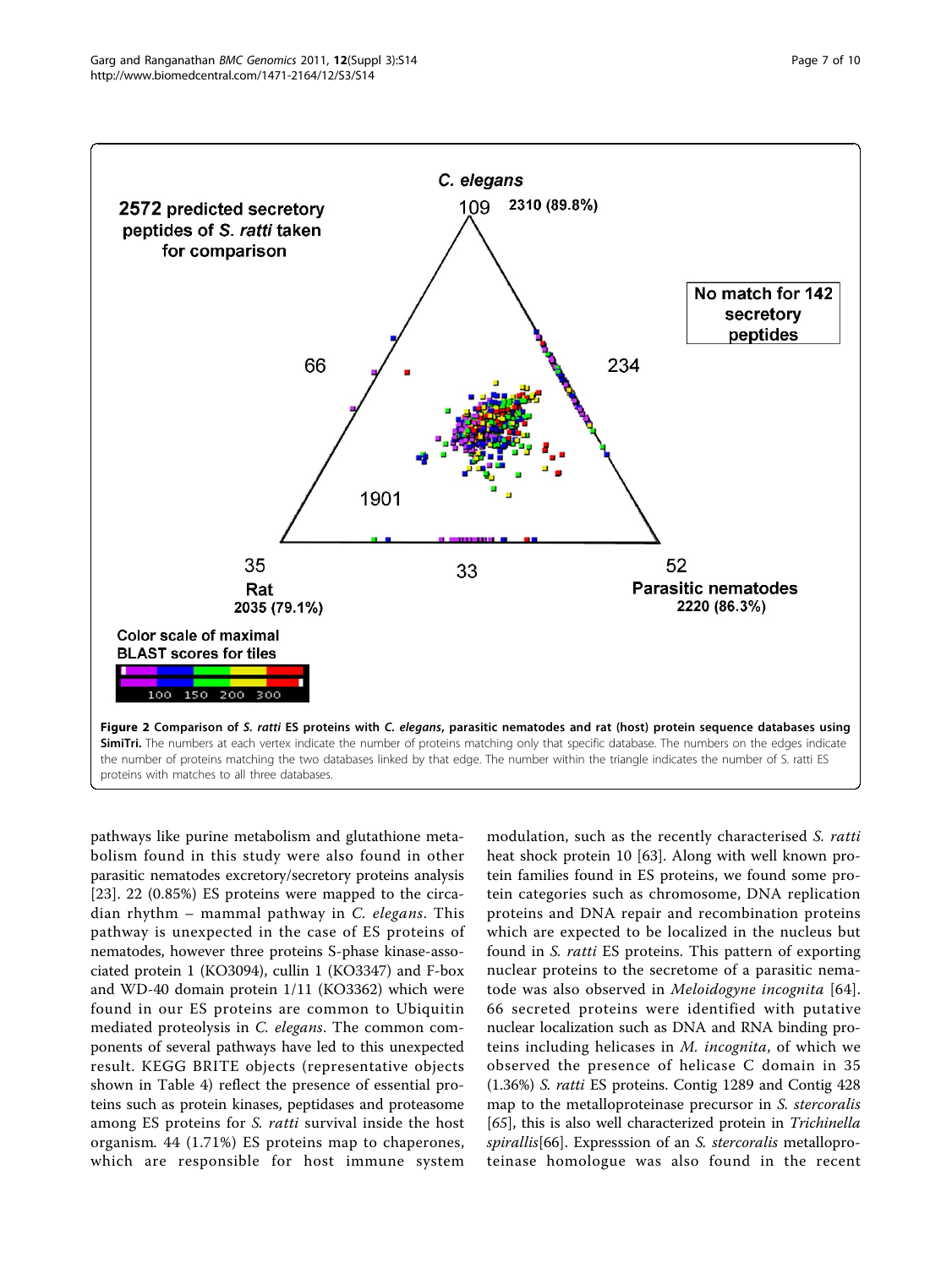<span id="page-7-0"></span>transcript analysis of another intestinal nematode, Strongyloides venezuelensis [[67\]](#page-9-0). Many of these potential therapeutic targets map to hypothetical proteins present in C. elegans, C. briggsae and B. malayi and having lethal phenotypes according to C. elegans RNAi phenotype mapping and could be considered as parasitism central genes [[68](#page-9-0)] of S. ratti. Many of the putative proteins from S. ratti could be examined further after the publication of S. ratti genome, which is expected soon [[69](#page-9-0)].

#### Methodological limitations

Integrated approaches similar to the one discussed in this paper have been applied to several socio-economically important parasites. These approaches are based on data available on the reference organism of that taxonomic order where limited data is available for the subject organism. For example, C. elegans is the most studied organism among nematodes. C. elegans data was used to create the translation matrix used by ESTScan, to translate potential coding regions in the assembled contigs into protein sequences. These translated coding regions were then used for ES proteins prediction. The use of a reference organism data for the translation matrix instead of using actual organism information may lead to false positives in peptides prediction as well as in ES protein prediction. Another limiting factor is that we are looking into the annotation of protein function in terms of primary sequence alone, rather than the 3D structure. Therefore, all the therapeutic targets predicted in this study are preliminary predictions which need to be further validated by additional computation analysis such as structural modelling and by experimental assays.

### Conclusions

In this paper we demonstrate how different computational tools can be used together to extract the useful information of ES proteins from transcriptomic data. All the programs used in our approach are open source tools that are freely available for academic purposes. With the advent of NGS technologies, while there is a massive increase in sequence data, this data is extremely fragmented and of no use for information extraction as output from the sequencer. Our methodology will help in rapid assembly, fast annotation and reliable prediction of ES proteins. The approach is a generalized method which can be applied to any organism, although its main application is for neglected organisms whose genomes are not yet sequenced, with limited functional knowledge. Although we have used 454 transcriptomic data in this study but this methodology can be applied to transcriptomic data from other NGS platforms with slight modifications in terms of pre-processing, as data output formats obtained from different NGS platforms are

different. Thus, this system will help us to carry out secretome studies for other parasitic organisms in future.

#### Additional material

[Additional file 1: P](http://www.biomedcentral.com/content/supplementary/1471-2164-12-S3-S14-S1.xls)rotein domain mapping of S. ratti ES proteins. Represented Interpro domains found in S. ratti ES proteins using Interproscan (sheet1). Protein domains mapping of S. ratti excretory/ secretory proteins (sheet2).

[Additional file 2: K](http://www.biomedcentral.com/content/supplementary/1471-2164-12-S3-S14-S2.pdf)EGG pathways mapping of S. ratti ES proteins. Represented KEGG pathways found in ES proteins predicted by KAAS (Table S2).

[Additional file 3: K](http://www.biomedcentral.com/content/supplementary/1471-2164-12-S3-S14-S3.pdf)EGG BRITE objects mapping of S. ratti ES proteins. Represented KEGG BRITE objects found in ES proteins predicted by KAAS (Table S3).

[Additional file 4: R](http://www.biomedcentral.com/content/supplementary/1471-2164-12-S3-S14-S4.xls)NAi Phenotype mapping of S. ratti ES proteins. RNAi Phenotype mapping of S. ratti ES proteins against known C. elegans known phenotypes (sheet1).

[Additional file 5: R](http://www.biomedcentral.com/content/supplementary/1471-2164-12-S3-S14-S5.pdf)epresentative therapeutic targets set of S. ratti **ES proteins.** Representative therapeutic targets set of S. ratti ES proteins, homologous to C. elegans proteins with lethal RNAi phenotype and with no homologue in the host, rat.

#### List of abbreviations used

BRITE: Biomolecular Relations in Information Transmission and Expression; KEGG: Kyoto Encyclopedia of Genes and Genomes; KAAS: KEGG automatic annotation server.

#### Acknowledgements

We would like to thank Dr. Steve Paterson for providing the Strongyloides ratti cDNA sequencing data. We are thankful to Prof. Minoru Kanehisa for providing us the stand alone copy of KAAS program. GG would like to acknowledge Macquarie University for an Australian Post-graduate Award scholarship.

This article has been published as part of BMC Genomics Volume 12 Supplement 3, 2011: Tenth International Conference on Bioinformatics – First ISCB Asia Joint Conference 2011 (InCoB/ISCB-Asia 2011): Computational Biology. The full contents of the supplement are available online at [http://](http://www.biomedcentral.com/1471-2164/12?issue=S3) [www.biomedcentral.com/1471-2164/12?issue=S3](http://www.biomedcentral.com/1471-2164/12?issue=S3).

#### Author details

<sup>1</sup>Dept. of Chemistry and Biomolecular Sciences, Macquarie University, Sydney NSW 2109, Australia. <sup>2</sup>Dept. of Biochemistry, Yong Loo Lin School of Medicine, National University of Singapore, 8 Medical Drive, Singapore 117597.

#### Authors' contributions

SR directed the study. GG did the analysis. SR and GG contributed to writing the manuscript.

#### Competing interests

The authors declare that they have no competing interests.

Published: 30 November 2011

#### References

- 1. Skach WR: [The expanding role of the ER translocon in membrane](http://www.ncbi.nlm.nih.gov/pubmed/18166647?dopt=Abstract) [protein folding.](http://www.ncbi.nlm.nih.gov/pubmed/18166647?dopt=Abstract) J Cell Biol 2007, 179:1333-5.
- 2. Tjalsma H, Bolhuis A, Jongbloed JD, Bron S, van Dijl JM: [Signal peptide](http://www.ncbi.nlm.nih.gov/pubmed/10974125?dopt=Abstract)[dependent protein transport in Bacillus subtilis: a genome-based survey](http://www.ncbi.nlm.nih.gov/pubmed/10974125?dopt=Abstract) [of the secretome.](http://www.ncbi.nlm.nih.gov/pubmed/10974125?dopt=Abstract) Microbiol Mol Biol Rev 2000, 64:515-547.
- Bonin-Debs AL, Boche I, Gille H, Brinkmann U: [Development of secreted](http://www.ncbi.nlm.nih.gov/pubmed/15102604?dopt=Abstract) [proteins as biotherapeutic agents.](http://www.ncbi.nlm.nih.gov/pubmed/15102604?dopt=Abstract) Expert Opin Biol Ther 2004, 4:551-8.
- 4. Hotez PJ, Zhan B, Bethony JM, Loukas A, Williamson A, Goud GN, Hawdon JM, Dobardzic A, Dobardzic R, Ghosh K, Bottazzi ME, Mendez S,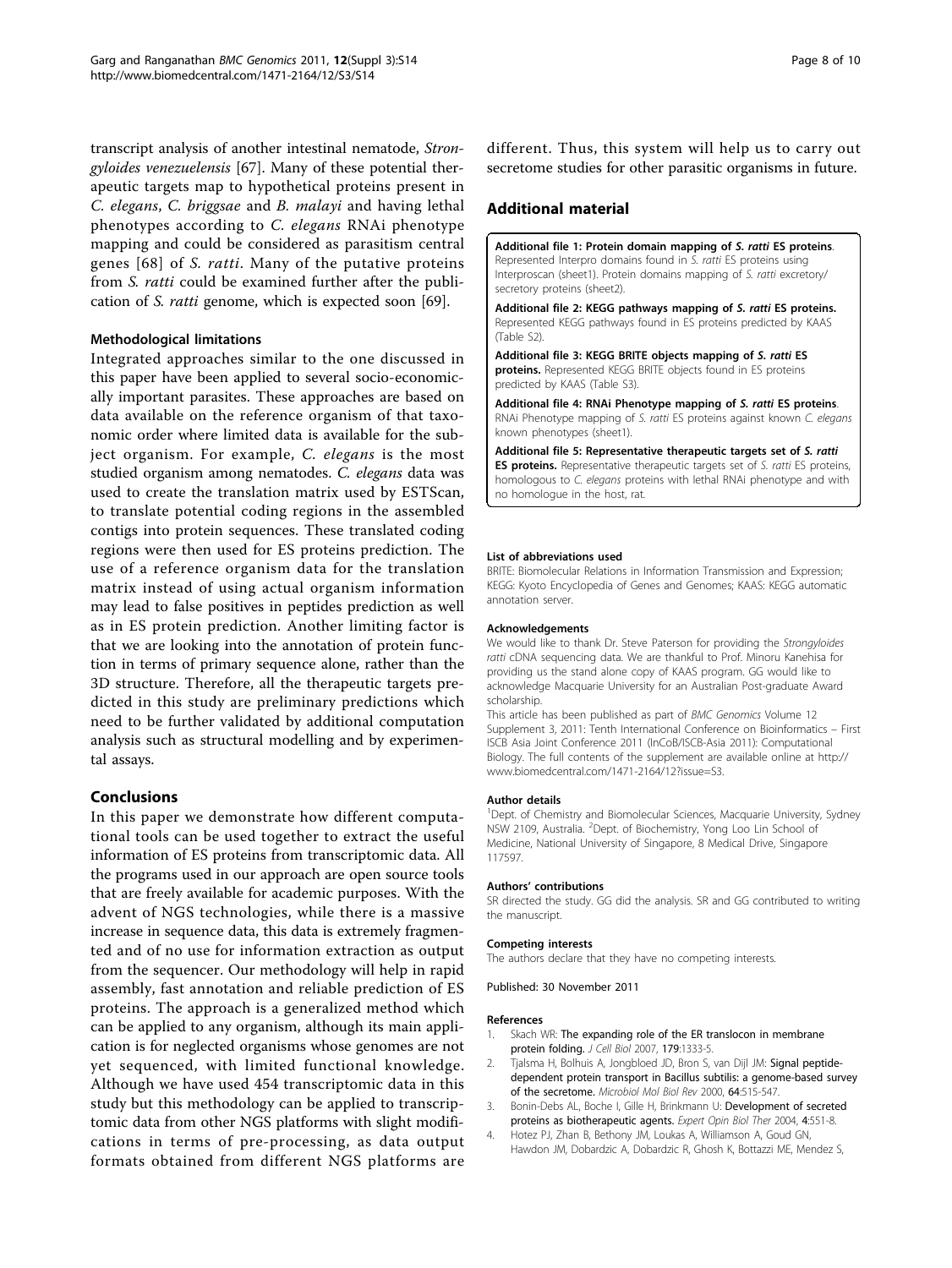<span id="page-8-0"></span>Zook B, Wang Y, Liu S, Essiet-Gibson I, Chung-Debose S, Xiao S, Knox D, Meagher M, Inan M, Correa-Oliveira R, Vilk P, Shepherd HR, Brandt W, Russell PK: [Progress in the development of a recombinant vaccine for](http://www.ncbi.nlm.nih.gov/pubmed/13678639?dopt=Abstract) [human hookworm disease: the Human Hookworm Vaccine Initiative.](http://www.ncbi.nlm.nih.gov/pubmed/13678639?dopt=Abstract) Int J Parasitol 2003, 33:1245-1258.

- 5. Hewitson JP, Grainger JR, Maizels RM: [Helminth immunoregulation: the](http://www.ncbi.nlm.nih.gov/pubmed/19406170?dopt=Abstract) [role of parasite secreted proteins in modulating host immunity.](http://www.ncbi.nlm.nih.gov/pubmed/19406170?dopt=Abstract) Mol Biochem Parasitol 2009, 167:1-11.
- Simpson JT, Wong K, Jackman SD, Schein JE, Jones SJ, Birol I: [ABySS: a](http://www.ncbi.nlm.nih.gov/pubmed/19251739?dopt=Abstract) [parallel assembler for short read sequence data.](http://www.ncbi.nlm.nih.gov/pubmed/19251739?dopt=Abstract) Genome Res 2009, 19:1117-1123.
- 7. Zerbino DR, Birney E: [Velvet: algorithms for de novo short read assembly](http://www.ncbi.nlm.nih.gov/pubmed/18349386?dopt=Abstract) [using de Bruijn graphs.](http://www.ncbi.nlm.nih.gov/pubmed/18349386?dopt=Abstract) Genome Res 2008, 18:821-829.
- Chevreux B, Pfisterer T, Drescher B, Driesel AJ, Muller WE, Wetter T, Suhai S: [Using the miraEST assembler for reliable and automated mRNA](http://www.ncbi.nlm.nih.gov/pubmed/15140833?dopt=Abstract) [transcript assembly and SNP detection in sequenced ESTs.](http://www.ncbi.nlm.nih.gov/pubmed/15140833?dopt=Abstract) Genome Res 2004, 14:1147-1159.
- 9. Miller JR, Koren S, Sutton G: [Assembly algorithms for next-generation](http://www.ncbi.nlm.nih.gov/pubmed/20211242?dopt=Abstract) [sequencing data.](http://www.ncbi.nlm.nih.gov/pubmed/20211242?dopt=Abstract) Genomics 2010, 95:315-327.
- 10. Kumar S, Blaxter ML: [Comparing de novo assemblers for 454](http://www.ncbi.nlm.nih.gov/pubmed/20950480?dopt=Abstract) [transcriptome data.](http://www.ncbi.nlm.nih.gov/pubmed/20950480?dopt=Abstract) BMC Genomics 2010, 11:571.
- 11. Young ND, Jex AR, Cantacessi C, Hall RS, Campbell BE, Spithill TW, Tangkawattana S, Tangkawattana P, Laha T, Gasser RB: [A portrait of the](http://www.ncbi.nlm.nih.gov/pubmed/21408104?dopt=Abstract) [transcriptome of the neglected trematode, Fasciola gigantica](http://www.ncbi.nlm.nih.gov/pubmed/21408104?dopt=Abstract)–biological [and biotechnological implications.](http://www.ncbi.nlm.nih.gov/pubmed/21408104?dopt=Abstract) PLoS Neal Trop Dis 2011, 5:e1004.
- 12. Young ND, Hall RS, Jex AR, Cantacessi C, Gasser RB: [Elucidating the](http://www.ncbi.nlm.nih.gov/pubmed/20006979?dopt=Abstract) [transcriptome of Fasciola hepatica - a key to fundamental and](http://www.ncbi.nlm.nih.gov/pubmed/20006979?dopt=Abstract) [biotechnological discoveries for a neglected parasite.](http://www.ncbi.nlm.nih.gov/pubmed/20006979?dopt=Abstract) Biotechnol Adv 2010, 28:222-231.
- 13. Cantacessi C, Mitreva M, Campbell BE, Hall RS, Young ND, Jex AR, Ranganathan S, Gasser RB: [First transcriptomic analysis of the](http://www.ncbi.nlm.nih.gov/pubmed/20692378?dopt=Abstract) [economically important parasitic nematode, Trichostrongylus](http://www.ncbi.nlm.nih.gov/pubmed/20692378?dopt=Abstract) [colubriformis, using a next-generation sequencing approach.](http://www.ncbi.nlm.nih.gov/pubmed/20692378?dopt=Abstract) Infect Genet Evol 2010, 10:1199-1207.
- 14. Cantacessi C, Jex AR, Hall RS, Young ND, Campbell BE, Joachim A, Nolan MJ, Abubucker S, Sternberg PW, Ranganathan S, et al: [A practical,](http://www.ncbi.nlm.nih.gov/pubmed/20682560?dopt=Abstract) [bioinformatic workflow system for large data sets generated by next](http://www.ncbi.nlm.nih.gov/pubmed/20682560?dopt=Abstract)[generation sequencing.](http://www.ncbi.nlm.nih.gov/pubmed/20682560?dopt=Abstract) Nucleic Acids Res 2010, 38:e171.
- 15. Cantacessi C, Campbell BE, Young ND, Jex AR, Hall RS, Presidente PJ, Zawadzki JL, Zhong W, Aleman-Meza B, Loukas A, et al: [Differences in](http://www.ncbi.nlm.nih.gov/pubmed/20420710?dopt=Abstract) [transcription between free-living and CO2-activated third-stage larvae of](http://www.ncbi.nlm.nih.gov/pubmed/20420710?dopt=Abstract) [Haemonchus contortus.](http://www.ncbi.nlm.nih.gov/pubmed/20420710?dopt=Abstract) BMC Genomics 2010, 11:266.
- 16. Cantacessi C, Gasser RB, Strube C, Schnieder T, Jex AR, Hall RS, Campbell BE, Young ND, Ranganathan S, Sternberg PW, Mitreva M: [Deep insights into](http://www.ncbi.nlm.nih.gov/pubmed/21182926?dopt=Abstract) Dictyocaulus [viviparus transcriptomes provides unique prospects for](http://www.ncbi.nlm.nih.gov/pubmed/21182926?dopt=Abstract) [new drug targets and disease intervention.](http://www.ncbi.nlm.nih.gov/pubmed/21182926?dopt=Abstract) Biotechnol Adv 2011, 29:261-271.
- 17. Cantacessi C, Mitreva M, Jex AR, Young ND, Campbell BE, Hall RS, Doyle MA, Ralph SA, Rabelo EM, Ranganathan S, et al: [Massively parallel](http://www.ncbi.nlm.nih.gov/pubmed/20485481?dopt=Abstract) [sequencing and analysis of the Necator americanus transcriptome.](http://www.ncbi.nlm.nih.gov/pubmed/20485481?dopt=Abstract) PLoS Negl Trop Dis 2010, 4:e684.
- 18. Young ND, Campbell BE, Hall RS, Jex AR, Cantacessi C, Laha T, Sohn WM, Sripa B, Loukas A, Brindley PJ, Gasser RB: [Unlocking the transcriptomes of](http://www.ncbi.nlm.nih.gov/pubmed/20582164?dopt=Abstract) [two carcinogenic parasites, Clonorchis sinensis and Opisthorchis](http://www.ncbi.nlm.nih.gov/pubmed/20582164?dopt=Abstract) [viverrini.](http://www.ncbi.nlm.nih.gov/pubmed/20582164?dopt=Abstract) PLoS Negl Trop Dis 2010, 4:e719.
- 19. Dicker AJ, Nath M, Yaga R, Nisbet AJ, Lainson FA, Gilleard JS, Skuce PJ: [Teladorsagia circumcincta: the transcriptomic response of a multi-drug](http://www.ncbi.nlm.nih.gov/pubmed/20816955?dopt=Abstract)[resistant isolate to ivermectin exposure in vitro.](http://www.ncbi.nlm.nih.gov/pubmed/20816955?dopt=Abstract) Exp Parasitol 2011, 127:351-356.
- 20. Nickel W: [The mystery of nonclassical protein secretion. A current view](http://www.ncbi.nlm.nih.gov/pubmed/12752430?dopt=Abstract) [on cargo proteins and potential export routes.](http://www.ncbi.nlm.nih.gov/pubmed/12752430?dopt=Abstract) Eur J Biochem 2003, 270:2109-2119.
- 21. Bendtsen JD, Jensen LJ, Blom N, Von Heijne G, Brunak S: [Feature-based](http://www.ncbi.nlm.nih.gov/pubmed/15115854?dopt=Abstract) [prediction of non-classical and leaderless protein secretion.](http://www.ncbi.nlm.nih.gov/pubmed/15115854?dopt=Abstract) Protein Eng Des Sel 2004, 17:349-356.
- 22. Bennuru S, Semnani R, Meng Z, Ribeiro JM, Veenstra TD, Nutman TB: [Brugia malayi excreted/secreted proteins at the host/parasite interface:](http://www.ncbi.nlm.nih.gov/pubmed/19352421?dopt=Abstract) [stage- and gender-specific proteomic profiling.](http://www.ncbi.nlm.nih.gov/pubmed/19352421?dopt=Abstract) PLoS Negl Trop Dis 2009, 3:e410.
- 23. Nagaraj SH, Gasser RB, Ranganathan S: [Needles in the EST haystack: large](http://www.ncbi.nlm.nih.gov/pubmed/18820748?dopt=Abstract)[scale identification and analysis of Excretory-Secretory \(ES\) proteins in](http://www.ncbi.nlm.nih.gov/pubmed/18820748?dopt=Abstract)

[parasitic nematodes using Expressed Sequence Tags \(ESTs\).](http://www.ncbi.nlm.nih.gov/pubmed/18820748?dopt=Abstract) PLoS Negl Trop Dis 2008, 2:e301.

- 24. Mao X, Cai T, Olyarchuk JG, Wei L: [Automated genome annotation and](http://www.ncbi.nlm.nih.gov/pubmed/15817693?dopt=Abstract) [pathway identification using the KEGG Orthology \(KO\) as a controlled](http://www.ncbi.nlm.nih.gov/pubmed/15817693?dopt=Abstract) [vocabulary.](http://www.ncbi.nlm.nih.gov/pubmed/15817693?dopt=Abstract) Bioinformatics 2005, 21:3787-3793.
- 25. Wu J, Mao X, Cai T, Luo J, Wei L: [KOBAS server: a web-based platform for](http://www.ncbi.nlm.nih.gov/pubmed/16845106?dopt=Abstract) [automated annotation and pathway identification.](http://www.ncbi.nlm.nih.gov/pubmed/16845106?dopt=Abstract) Nucleic Acids Res 2006, 34:W720-724.
- 26. Moriya Y, Itoh M, Okuda S, Yoshizawa AC, Kanehisa M: [KAAS: an automatic](http://www.ncbi.nlm.nih.gov/pubmed/17526522?dopt=Abstract) [genome annotation and pathway reconstruction server.](http://www.ncbi.nlm.nih.gov/pubmed/17526522?dopt=Abstract) Nucleic Acids Res 2007, 35:W182-185.
- 27. Viney ME: [The biology and genomics of Strongyloides.](http://www.ncbi.nlm.nih.gov/pubmed/16538445?dopt=Abstract) Med Microbiol Immunol 2006, 195:49-54.
- 28. Aguinaldo AM, Turbeville JM, Linford LS, Rivera MC, Garey JR, Raff RA, Lake JA: [Evidence for a clade of nematodes, arthropods and other](http://www.ncbi.nlm.nih.gov/pubmed/9168109?dopt=Abstract) [moulting animals.](http://www.ncbi.nlm.nih.gov/pubmed/9168109?dopt=Abstract) Nature 1997, 387:489-493.
- 29. The C. elegans Sequencing Consortium: [Genome sequence of the](http://www.ncbi.nlm.nih.gov/pubmed/9851916?dopt=Abstract) [nematode C. elegans: a platform for investigating biology.](http://www.ncbi.nlm.nih.gov/pubmed/9851916?dopt=Abstract) Science 1998, 282:2012-2018.
- 30. Stein LD, Bao Z, Blasiar D, Blumenthal T, Brent MR, Chen N, Chinwalla A, Clarke L, Clee C, Coghlan A, et al: [The genome sequence of](http://www.ncbi.nlm.nih.gov/pubmed/14624247?dopt=Abstract) [Caenorhabditis briggsae: a platform for comparative genomics.](http://www.ncbi.nlm.nih.gov/pubmed/14624247?dopt=Abstract) PLoS Biol 2003, 1:E45.
- 31. Ghedin E, Wang S, Spiro D, Caler E, Zhao Q, Crabtree J, Allen JE, Delcher AL, Guiliano DB, Miranda-Saavedra D, et al: [Draft genome of the filarial](http://www.ncbi.nlm.nih.gov/pubmed/17885136?dopt=Abstract) [nematode parasite Brugia malayi.](http://www.ncbi.nlm.nih.gov/pubmed/17885136?dopt=Abstract) Science 2007, 317:1756-1760.
- Surget-Groba Y, Montoya-Burgos JI: [Optimization of de novo](http://www.ncbi.nlm.nih.gov/pubmed/20693479?dopt=Abstract) [transcriptome assembly from next-generation sequencing data.](http://www.ncbi.nlm.nih.gov/pubmed/20693479?dopt=Abstract) Genome Res 2010, 20:1432-1440.
- 33. Strongyloides ratti cDNA sequencing data. , Available at: http://worm1.liv. ac.uk/file\_summary.html.
- 34. Mello LV, O'Meara H, Rigden DJ, Paterson S: [Identification of novel aspartic](http://www.ncbi.nlm.nih.gov/pubmed/20015380?dopt=Abstract) [proteases from Strongyloides ratti and characterisation of their](http://www.ncbi.nlm.nih.gov/pubmed/20015380?dopt=Abstract) [evolutionary relationships, stage-specific expression and molecular](http://www.ncbi.nlm.nih.gov/pubmed/20015380?dopt=Abstract) [structure.](http://www.ncbi.nlm.nih.gov/pubmed/20015380?dopt=Abstract) BMC Genomics 2009, 10:611.
- 35. Sff\_extract software., Available at: http://bioinf.comav.upv.es/sff\_extract.
- Huang X, Madan A: [CAP3: a DNA sequence assembly program.](http://www.ncbi.nlm.nih.gov/pubmed/10508846?dopt=Abstract) Genome Res 1999, 9:868-877.
- 37. Iseli C, Jongeneel CV, Bucher P: [ESTScan: a program for detecting,](http://www.ncbi.nlm.nih.gov/pubmed/10786296?dopt=Abstract) [evaluating, and reconstructing potential coding regions in EST](http://www.ncbi.nlm.nih.gov/pubmed/10786296?dopt=Abstract) [sequences.](http://www.ncbi.nlm.nih.gov/pubmed/10786296?dopt=Abstract) Proc Int Conf Intell Syst Mol Biol 1999, 138-148.
- 38. Bendtsen JD, Nielsen H, von Heijne G, Brunak S: [Improved prediction of](http://www.ncbi.nlm.nih.gov/pubmed/15223320?dopt=Abstract) [signal peptides: SignalP 3.0.](http://www.ncbi.nlm.nih.gov/pubmed/15223320?dopt=Abstract) J Mol Biol 2004, 340:783-795.
- 39. Emanuelsson O, Nielsen H, Brunak S, von Heijne G: [Predicting subcellular](http://www.ncbi.nlm.nih.gov/pubmed/10891285?dopt=Abstract) [localization of proteins based on their N-terminal amino acid sequence.](http://www.ncbi.nlm.nih.gov/pubmed/10891285?dopt=Abstract) J Mol Biol 2000, 300:1005-1016.
- 40. Krogh A, Larsson B, von Heijne G, Sonnhammer EL: [Predicting](http://www.ncbi.nlm.nih.gov/pubmed/11152613?dopt=Abstract) [transmembrane protein topology with a hidden Markov model:](http://www.ncbi.nlm.nih.gov/pubmed/11152613?dopt=Abstract) [application to complete genomes.](http://www.ncbi.nlm.nih.gov/pubmed/11152613?dopt=Abstract) J Mol Biol 2001, 305:567-580.
- 41. Craig H, Wastling JM, Knox DP: [A preliminary proteomic survey of the in](http://www.ncbi.nlm.nih.gov/pubmed/16388693?dopt=Abstract) [vitro excretory/secretory products of fourth-stage larval and adult](http://www.ncbi.nlm.nih.gov/pubmed/16388693?dopt=Abstract) [Teladorsagia circumcincta.](http://www.ncbi.nlm.nih.gov/pubmed/16388693?dopt=Abstract) Parasitology 2006, 132:535-543.
- 42. Gourbal BE, Guillou F, Mitta G, Sibille P, Theron A, Pointier JP, Coustau C: [Excretory-secretory products of larval Fasciola hepatica investigated](http://www.ncbi.nlm.nih.gov/pubmed/18556074?dopt=Abstract) [using a two-dimensional proteomic approach.](http://www.ncbi.nlm.nih.gov/pubmed/18556074?dopt=Abstract) Mol Biochem Parasitol 2008, 161:63-66.
- 43. Ju JW, Joo HN, Lee MR, Cho SH, Cheun HI, Kim JY, Lee YH, Lee KJ, Sohn WM, Kim DM, et al: [Identification of a serodiagnostic antigen,](http://www.ncbi.nlm.nih.gov/pubmed/19526557?dopt=Abstract) [legumain, by immunoproteomic analysis of excretory-secretory products](http://www.ncbi.nlm.nih.gov/pubmed/19526557?dopt=Abstract) [of Clonorchis sinensis adult worms.](http://www.ncbi.nlm.nih.gov/pubmed/19526557?dopt=Abstract) Proteomics 2009, 9:3066-3078.
- 44. Knudsen GM, Medzihradszky KF, Lim KC, Hansell E, McKerrow JH: [Proteomic](http://www.ncbi.nlm.nih.gov/pubmed/16112986?dopt=Abstract) [analysis of Schistosoma mansoni cercarial secretions.](http://www.ncbi.nlm.nih.gov/pubmed/16112986?dopt=Abstract) Mol Cell Proteomics 2005, 4:1862-1875.
- 45. Liu F, Cui SJ, Hu W, Feng Z, Wang ZQ, Han ZG: [Excretory/secretory](http://www.ncbi.nlm.nih.gov/pubmed/19299421?dopt=Abstract) [proteome of the adult developmental stage of human blood fluke,](http://www.ncbi.nlm.nih.gov/pubmed/19299421?dopt=Abstract) [Schistosoma japonicum.](http://www.ncbi.nlm.nih.gov/pubmed/19299421?dopt=Abstract) Mol Cell Proteomics 2009, 8:1236-1251.
- 46. Moreno Y, Geary TG: [Stage- and gender-specific proteomic analysis of](http://www.ncbi.nlm.nih.gov/pubmed/18958170?dopt=Abstract) [Brugia malayi excretory-secretory products.](http://www.ncbi.nlm.nih.gov/pubmed/18958170?dopt=Abstract) PLoS Negl Trop Dis 2008, 2: e326.
- 47. Smith SK, Nisbet AJ, Meikle LI, Inglis NF, Sales J, Beynon RJ, Matthews JB: [Proteomic analysis of excretory/secretory products released by](http://www.ncbi.nlm.nih.gov/pubmed/19121079?dopt=Abstract)